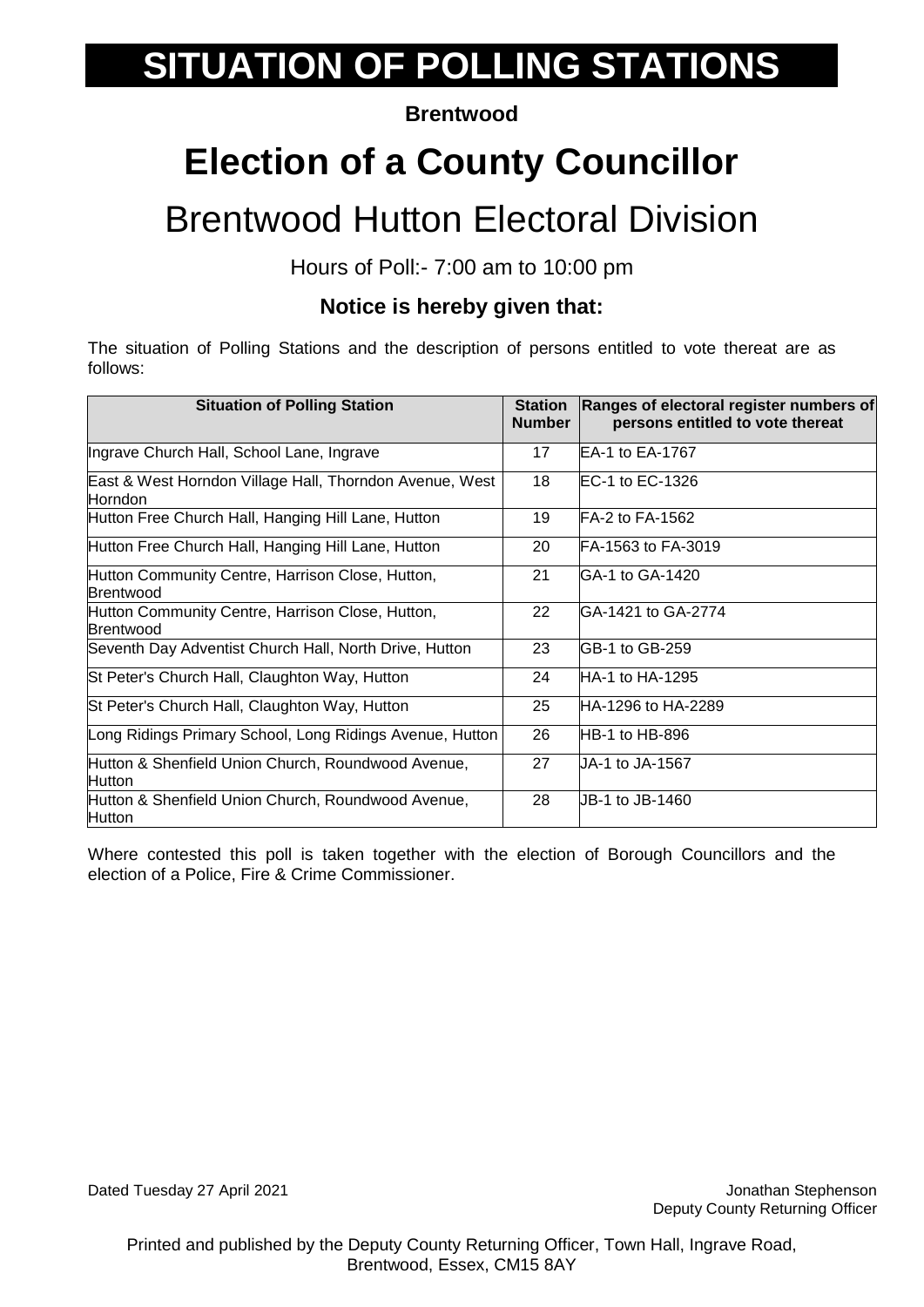#### **Brentwood**

# **Election of a County Councillor**

### Brentwood North Electoral Division

Hours of Poll:- 7:00 am to 10:00 pm

### **Notice is hereby given that:**

The situation of Polling Stations and the description of persons entitled to vote thereat are as follows:

| <b>Situation of Polling Station</b>                                   | <b>Station</b><br><b>Number</b> | Ranges of electoral register numbers of<br>persons entitled to vote thereat |
|-----------------------------------------------------------------------|---------------------------------|-----------------------------------------------------------------------------|
| St George's Church Hall, Ongar Road, Brentwood                        |                                 | AA-1 to AA-1921                                                             |
| Doddinghurst Road Church, Doddinghurst Road, Brentwood                | 2                               | IAB-1 to AB-1713/1                                                          |
| Bardswell Social Club, Weald Road, Brentwood                          | 3                               | AC-1 to AC-1833                                                             |
| Bishops Hall Park Community Centre, Elizabeth Road,<br>Pilgrims Hatch | 34                              | LA-1 to LA-1479                                                             |
| Larchwood Primary School, Larchwood Gardens, Pilgrims<br>Hatch        | 35                              | LB-1 to LB-1743                                                             |
| Larchwood Primary School, Larchwood Gardens, Pilgrims<br>Hatch        | 36                              | LB-1744 to LB-3140                                                          |
| Shenfield Library, 63 Hutton Road, Shenfield                          | 37                              | MA-1 to MA-1466                                                             |
| Shenfield Library, 63 Hutton Road, Shenfield                          | 38                              | MA-1467 to MA-3044                                                          |
| Shenfield Library, 63 Hutton Road, Shenfield                          | 39                              | MA-3045 to MA-4389                                                          |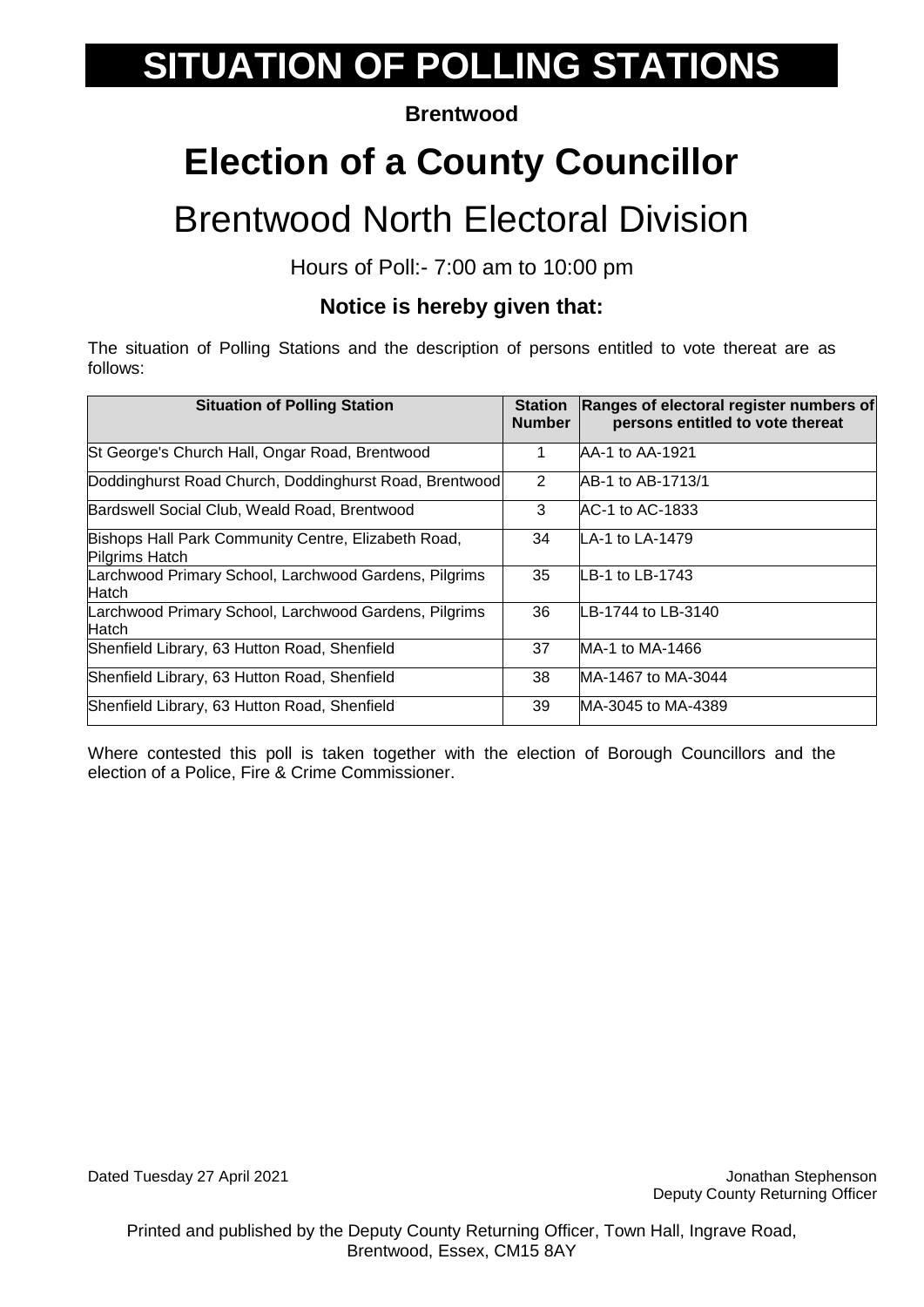#### **Brentwood**

# **Election of a County Councillor**

### Brentwood Rural Electoral Division

Hours of Poll:- 7:00 am to 10:00 pm

### **Notice is hereby given that:**

The situation of Polling Stations and the description of persons entitled to vote thereat are as follows:

| <b>Situation of Polling Station</b>                                   | <b>Station</b><br><b>Number</b> | Ranges of electoral register numbers of<br>persons entitled to vote thereat |
|-----------------------------------------------------------------------|---------------------------------|-----------------------------------------------------------------------------|
| Kelvedon Hatch Village Hall, School Road, Kelvedon Hatch              | 12                              | DB-1 to DB-1176                                                             |
| Kelvedon Hatch Village Hall, School Road, Kelvedon Hatch              | 13                              | DB-1177 to DB-2084                                                          |
| Navestock Village Hall, Navestock Side, Brentwood                     | 14                              | DC-1 to DC-495                                                              |
| Doddinghurst Village Hall, Church Lane, Doddinghurst                  | 15                              | DD-1 to DD-1175                                                             |
| Doddinghurst Village Hall, Church Lane, Doddinghurst                  | 16                              | DD-1176 to DD-2224                                                          |
| Fryerning Parish Rooms, Mill Green Road, Fryerning                    | 29                              | KA-1 to KA-431                                                              |
| Ingatestone & Fryerning Community Hall, 7 High Street,<br>Ingatestone | 30                              | KB-1 to KB-681                                                              |
| Ingatestone & Fryerning Community Hall, 7 High Street,<br>Ingatestone | 31                              | KC-1 to KC-1811/2                                                           |
| Christy Hall, Pemberton Avenue, Ingatestone                           | 32                              | KD-1 to KD-1028                                                             |
| St John's Church Hall, Church Road, Mountnessing                      | 33                              | KE-1 to KE-1109                                                             |
| South Weald Parish Hall, 85 London Road, Brentwood                    | 40                              | NA-1 to NA-975                                                              |
| The Belli Centre, r/o St Peter`s Church, Weald Road, South<br>Weald   | 41                              | NB-1 to NB-158                                                              |
| St Paul's Church Centre, Mores Lane, Bentley                          | 42                              | <b>NC-1 to NC-383</b>                                                       |
| Blackmore Village Hall, Nine Ashes Road, Blackmore                    | 43                              | PA-1 to PA-942                                                              |
| Stondon Massey Village Hall, Ongar Road, Stondon<br>Massey            | 44                              | PB-1 to PB-602                                                              |
| Tipps Cross Remembrance Hall, Blackmore Road, Hook<br>End             | 45                              | PC-1 to PC-1623                                                             |